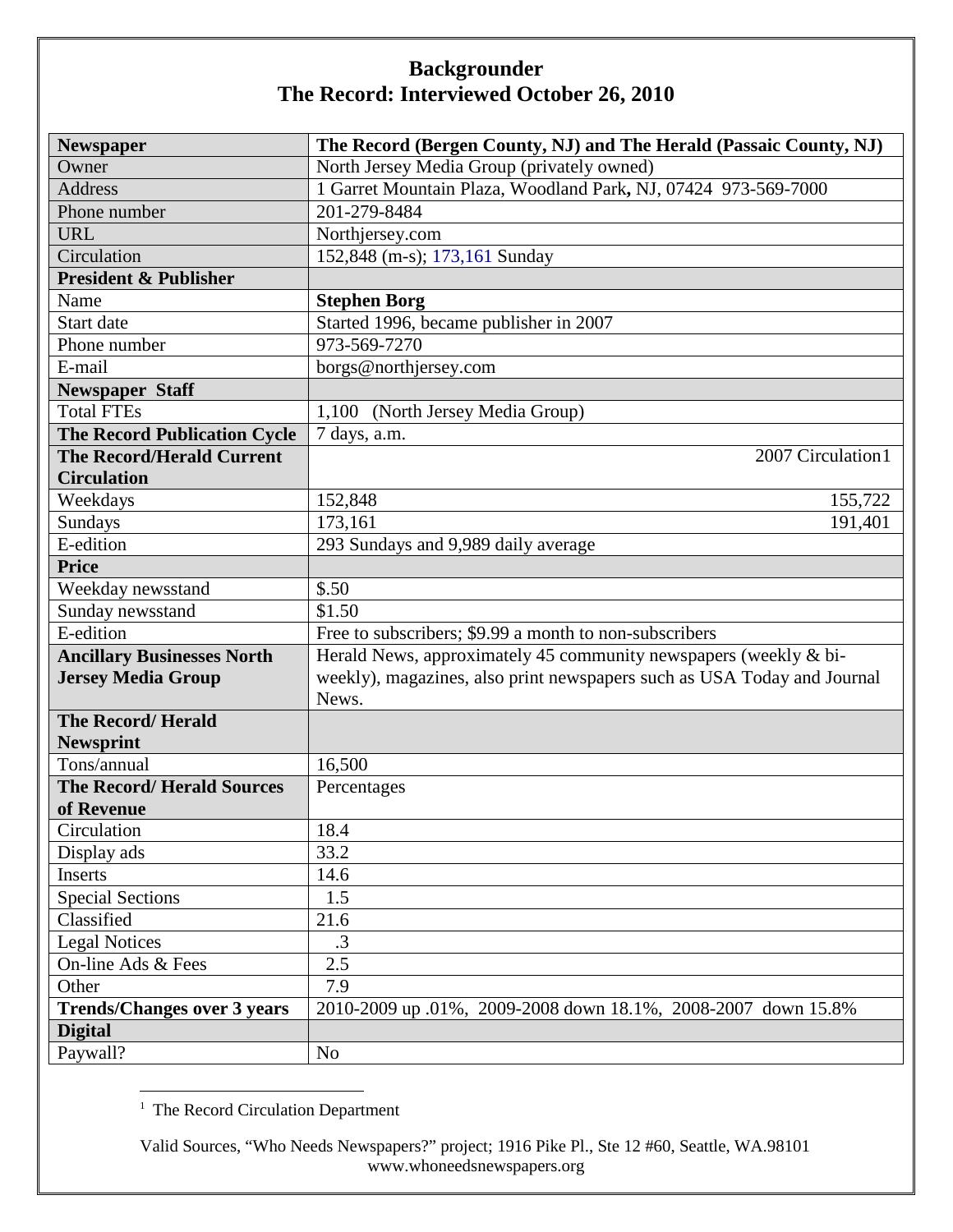| Considering a paywall?              | Yes                                                                      |
|-------------------------------------|--------------------------------------------------------------------------|
| <b>Vice President &amp; Editor</b>  |                                                                          |
| Name                                | <b>Frank Scandale</b>                                                    |
| Start date                          | 2001                                                                     |
| Phone number                        | 973-569-7118                                                             |
| E-mail                              | scandale@northjersey.com                                                 |
| <b>News Staff</b>                   | Combined (Bergen) Record and (Passaic) Herald                            |
| <b>Total FTE</b>                    | 225                                                                      |
| Reporters                           | About 100                                                                |
| Editors                             | 60-75                                                                    |
| Photo                               | 15                                                                       |
| <b>Bureaus</b>                      | Trenton, NJ (4 FTE); Washington, DC (1)                                  |
| Coverage                            | More than 50% of their time                                              |
| Local government                    | Yes                                                                      |
| Courts                              | Yes                                                                      |
| Public safety                       | Yes                                                                      |
| County government                   | Yes                                                                      |
| <b>School Board</b>                 | Yes                                                                      |
| <b>Business</b>                     | 8 Business reporters & 2 editors                                         |
| <b>Sports</b>                       | 30-ish (reporters and editors)                                           |
| Entertainment & arts                | 10-12 (features)                                                         |
| Health & Medical                    | 3                                                                        |
| Environment                         | $\overline{2}$                                                           |
| Transportation                      | $\overline{2}$                                                           |
| <b>Other</b>                        | The Record and Herald also participate in a news-story-sharing agreement |
|                                     | called Northeast Consortium; participants include: New York Daily News,  |
|                                     | Newark Star Ledger, The Buffalo News, and The Albany Times-Union         |
| <b>Web Editor</b>                   |                                                                          |
| <b>Name</b>                         | <b>Sean Oates</b>                                                        |
| Start date                          | 2000--2007 and 7/10 to present                                           |
| Phone number                        | 973 569 7159                                                             |
| Email                               | oates@northjersey.com                                                    |
| <b>Digital News Staff</b>           |                                                                          |
| Size                                | 3 associate digital editors                                              |
| <b>Reporting/Photo staff</b>        |                                                                          |
| Does reporting staff feed materials | Yes                                                                      |
| for digital media                   |                                                                          |
| <b>Website start date</b>           | 1997 (Bergen Record website)                                             |
| <b>Capabilities</b>                 |                                                                          |
| Web platform software?              |                                                                          |
| Content management system:          | Clickability                                                             |
| software?<br>Does your organization |                                                                          |
| write code?                         | Not in newsroom<br>Newjersey.com has a Web Development staff (4 FTE)     |
|                                     |                                                                          |
| Number of coders?                   | $\overline{2}$                                                           |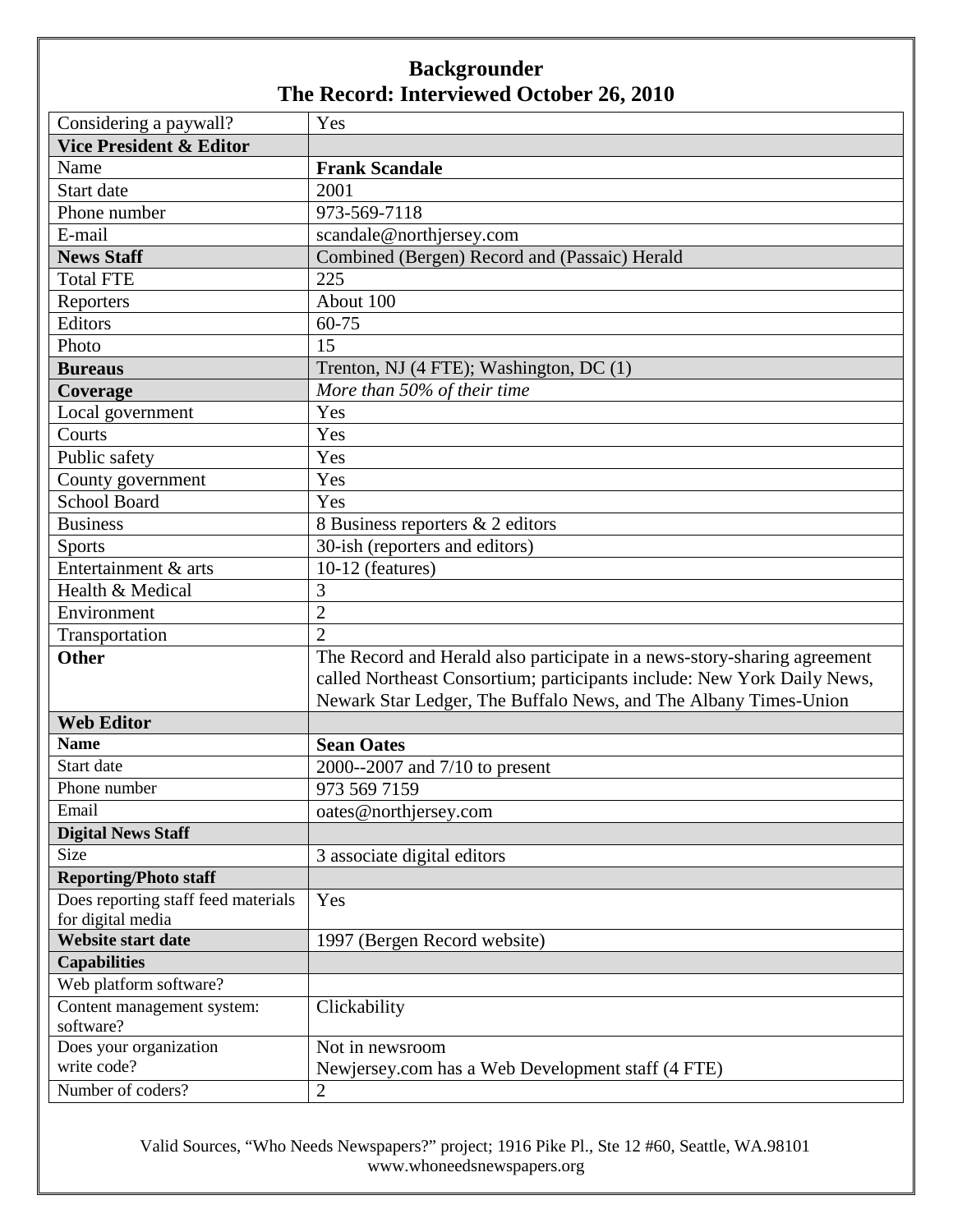| Proprietary or open-source code?<br>Why?                                                                                                                                     | Mix                                                                                                                                                                                                                                                                                                                                                                           |
|------------------------------------------------------------------------------------------------------------------------------------------------------------------------------|-------------------------------------------------------------------------------------------------------------------------------------------------------------------------------------------------------------------------------------------------------------------------------------------------------------------------------------------------------------------------------|
| <b>Flexibility &amp; response time</b>                                                                                                                                       |                                                                                                                                                                                                                                                                                                                                                                               |
| Can you change web platform -<br>coding, architecture, software -- at<br>least once a month? Do you?                                                                         | We can but do not change significant pieces of the "desktop" web site at a<br>rate of once a month. Projects are prioritized and executed according to<br>business needs.                                                                                                                                                                                                     |
| <b>Digital Tools</b>                                                                                                                                                         |                                                                                                                                                                                                                                                                                                                                                                               |
| Crowd sourcing?                                                                                                                                                              | Yes, increasingly we ask site visitors to get in touch with our<br>editors/reporters on specific topics.                                                                                                                                                                                                                                                                      |
| Data visualization?                                                                                                                                                          | Daily use of Google Maps for locator maps; more complex data presented<br>with Protovis and Flash on approximately two stories per week. Given the<br>Census data release, much more on the way. Census maps are popular with<br>our audience.                                                                                                                                |
| Investigative reporting?                                                                                                                                                     | Yes, from the newspaper.                                                                                                                                                                                                                                                                                                                                                      |
| Documentary video?                                                                                                                                                           | Yes, Photo staff cross-trained in video and we are increasing our use of raw<br>video from reporters and users as well.                                                                                                                                                                                                                                                       |
| Other kinds of digital tools being<br>used?                                                                                                                                  | Integration of aggregated articles, photos and videos to supplement in some<br>subject matter areas. Some apps have launched in the last six months, more<br>on the way.                                                                                                                                                                                                      |
| <b>Social Media</b>                                                                                                                                                          |                                                                                                                                                                                                                                                                                                                                                                               |
| What is the overall organizational<br>commitment to collecting,<br>creating, shaping and delivering all<br>your news/information products<br>through these digital channels? | Yes, Facebook page run by the Web Dept. editors with input from print<br>editors. Reporters have beat-based Twitter accounts, and there is also a main<br>@NorthJerseyBRK Twitter account run by the Web Dept. staff. Focusing on<br>building numbers of fans/followers and encouraging reporters and editors to<br>explore and use Twitter regularly in their everyday work. |
| Advertising                                                                                                                                                                  |                                                                                                                                                                                                                                                                                                                                                                               |
| Is your advertising staff able to<br>provide competitive digital<br>services to merchants?                                                                                   | Yes. Text messaging, e-coupons, deals, etc.                                                                                                                                                                                                                                                                                                                                   |
| Do you use "real time" ads?                                                                                                                                                  | Northjersey.com ads are optimized in real time.                                                                                                                                                                                                                                                                                                                               |
| Does your ad department sell<br>electronic coupons or other<br>modern digital products?                                                                                      | Yes, NorthJerseyDeals.com and a geo-based coupon application launched<br>recently.                                                                                                                                                                                                                                                                                            |
| <b>Assessment</b>                                                                                                                                                            |                                                                                                                                                                                                                                                                                                                                                                               |
| How do you assess your digital<br>news/information products?                                                                                                                 |                                                                                                                                                                                                                                                                                                                                                                               |
| Page-views?                                                                                                                                                                  | 8.5M/month                                                                                                                                                                                                                                                                                                                                                                    |
| Monthly uniques?                                                                                                                                                             | 1.6M/month                                                                                                                                                                                                                                                                                                                                                                    |
| Revenue?                                                                                                                                                                     | Yes                                                                                                                                                                                                                                                                                                                                                                           |
| What other metrics do you use?                                                                                                                                               | Time on site; user engagement                                                                                                                                                                                                                                                                                                                                                 |
| Do you assess news content?                                                                                                                                                  |                                                                                                                                                                                                                                                                                                                                                                               |
| Other?                                                                                                                                                                       | "most e-mailed stories"; comments/story; page-views/story                                                                                                                                                                                                                                                                                                                     |
| <b>Editing</b>                                                                                                                                                               |                                                                                                                                                                                                                                                                                                                                                                               |
| Are there different procedures<br>(layers of editing) for web vs. print<br>products?                                                                                         | Reporters in field file to newsroom editors (print) who immediately pass the<br>story to the web staff or post it on the site directly. Photographs for breaking<br>news web sometimes go through a photo editor, other times not.                                                                                                                                            |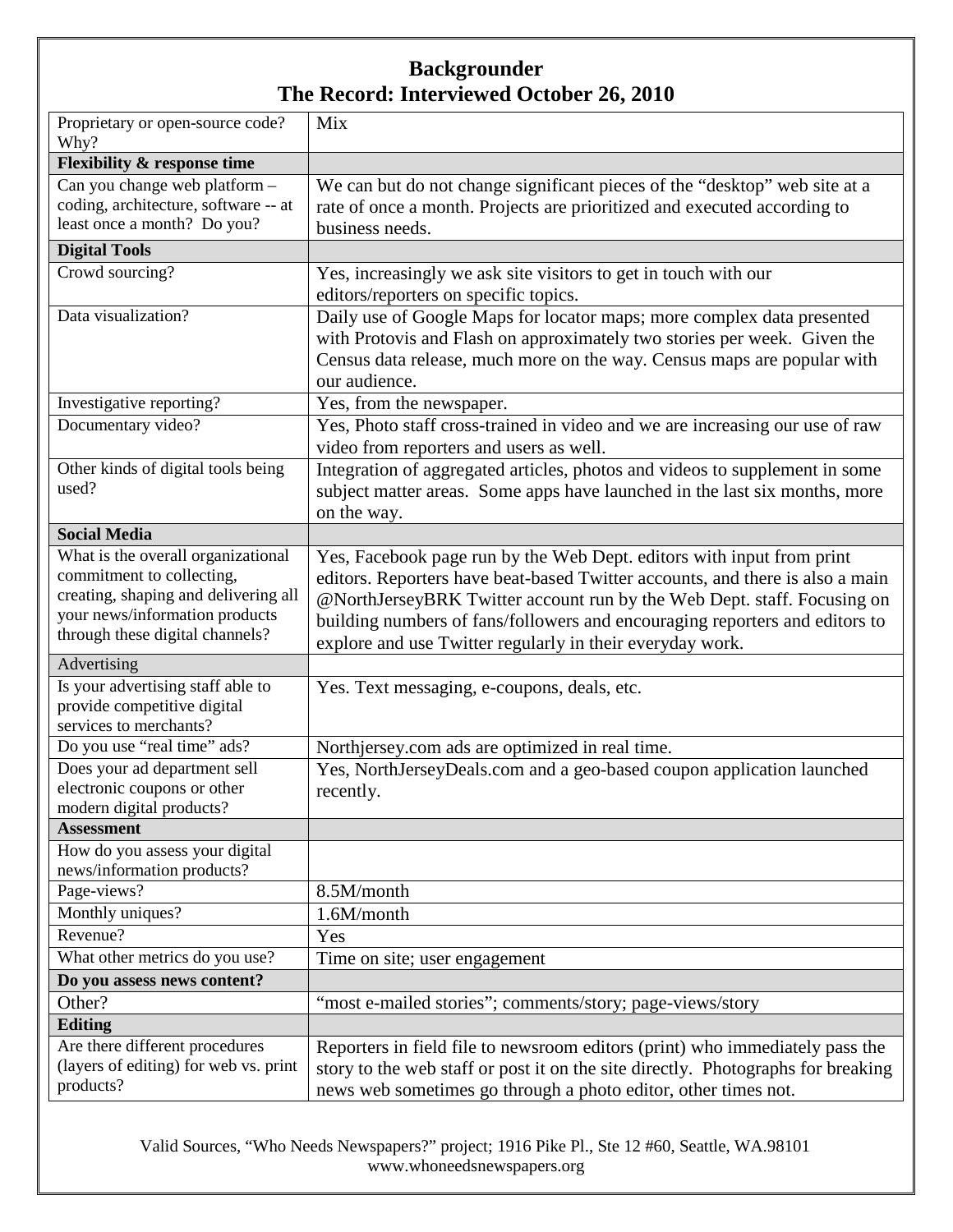|                                                                 | Yes, but the breaking-news-to-web priorities are accuracy and timeliness      |
|-----------------------------------------------------------------|-------------------------------------------------------------------------------|
| Do you use AP Style in your<br>digital products?                | first.                                                                        |
| <b>Revenue</b>                                                  |                                                                               |
| Do you charge for any digital news                              | Some                                                                          |
| products?                                                       |                                                                               |
| Which products and how much?                                    | Archives sold via "Newsbank"; Obits sold via Legacy.com; Photo's via          |
|                                                                 | "MyCapture"                                                                   |
| <b>Digital Delivery Systems</b>                                 |                                                                               |
| What delivery systems do you                                    | Desktop site, mobile site, e-edition, RSS feeds, applications for various     |
| employ?                                                         | devices, web based event calendar.                                            |
| E-edition? (software?)                                          | Yes, Newsmemory                                                               |
| Smart Phone - apps                                              | In development                                                                |
| -- iPhone                                                       | In works                                                                      |
| -- Android                                                      | Not yet                                                                       |
| -- Blackberry                                                   |                                                                               |
| -- Palm                                                         | Not yet                                                                       |
|                                                                 | Android                                                                       |
| <b>Tablets</b>                                                  |                                                                               |
| -- iPad                                                         | In works                                                                      |
| -- Other                                                        |                                                                               |
| Kindle                                                          |                                                                               |
| Any other systems                                               |                                                                               |
| <b>Comments on mobile</b>                                       | "Mobile changed the game." By 2014 it is expected that more than 50           |
| platforms                                                       | percent of cell phone users will have a smart phone. Mobile sites offer: more |
|                                                                 | ad revenue; premium pricing; and more accessibility.                          |
| <b>Knowledge products</b>                                       |                                                                               |
| Do you offer "knowledge                                         | Newly launched Bergen.com entertainment site; Free lifestyle magazine:        |
| products," such as books,                                       | "(201) Magazine"                                                              |
|                                                                 |                                                                               |
| magazines, and television or radio                              |                                                                               |
| programs in addition to the core                                |                                                                               |
| daily paper?                                                    |                                                                               |
| Is there a central digital content                              | Yes                                                                           |
| pool from which these products are                              |                                                                               |
| created?                                                        |                                                                               |
| Do they make money?                                             | Yes                                                                           |
| In what other ways are digital tools                            |                                                                               |
| used in the business operations and                             |                                                                               |
| marketing at your news                                          |                                                                               |
| organization?                                                   |                                                                               |
| <b>Future</b>                                                   |                                                                               |
| Do you foresee your news                                        | Will continue to do print along with online, mobile, etc.                     |
| organization offering one hundred                               |                                                                               |
| percent digitally-delivered<br>news/information products in the |                                                                               |
| foreseeable future? (See                                        |                                                                               |
| Interview)                                                      |                                                                               |
| Why will that be?                                               | Older customers are interested in getting printed content for a long time.    |